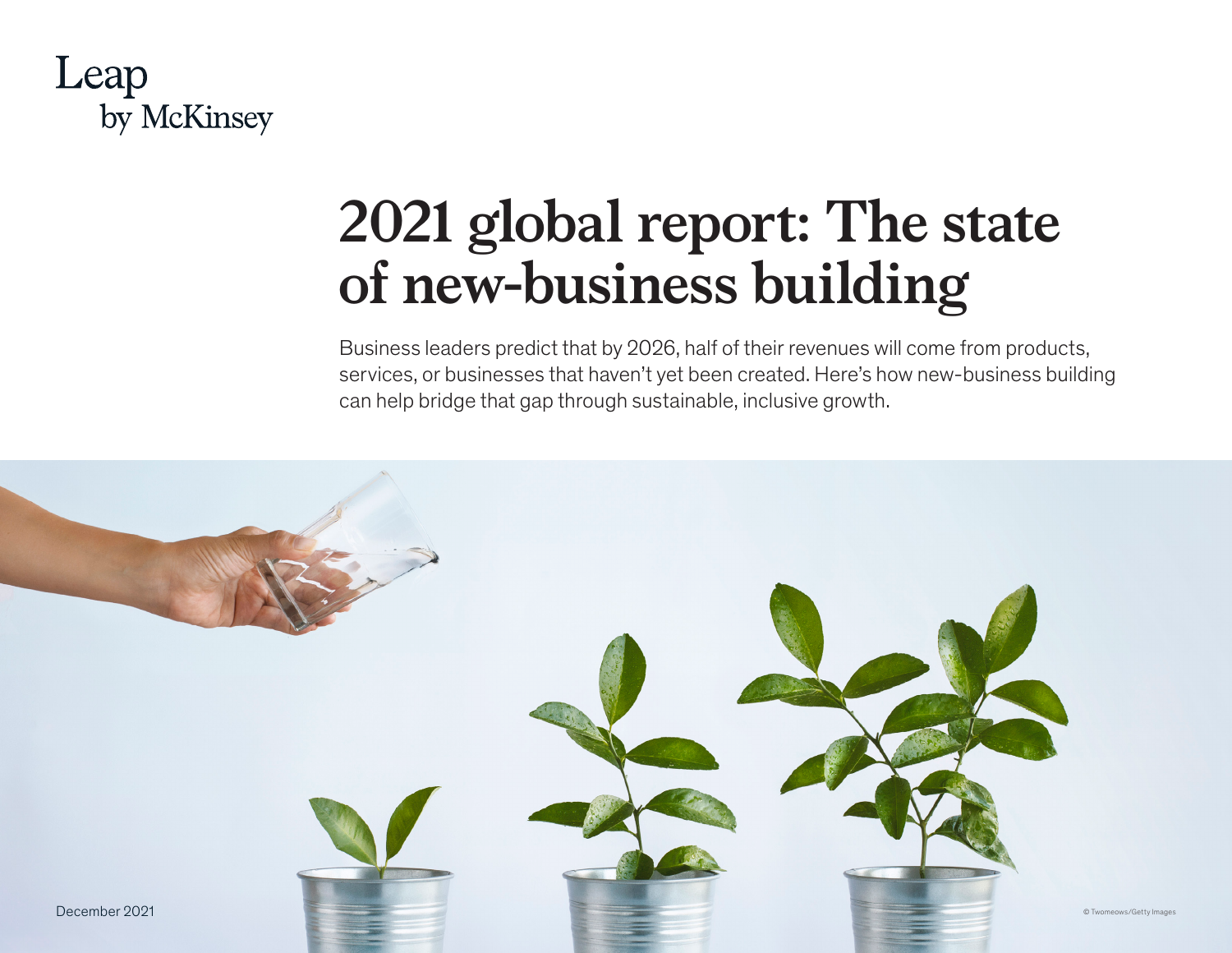Business leaders expect half of their companies' revenues five years from now to come from products, services, or businesses that do not yet exist, according to the latest McKinsey Global Survey<sup>1</sup> on new-business building.<sup>2</sup> Given the ambition to develop these new revenue streams, many of which respond to sustainability goals and technological change, it is no surprise that a majority of respondents say business building is one of the top strategic priorities at their organizations—double the share of recent years.

In contrast to an M&A-only strategy (in which corporations buy or merge with established companies) and corporate venturing (in which they invest in external start-ups), new-business building makes the most of your core organization's existing assets and capabilities to create separate but linked businesses offering new products, services, or business models. These often address new markets and geographies. Moreover, and unlike M&A or corporate venturing, new-business building generates organic growth, which often creates greater excess returns to shareholders than deal making does.3 Examples of new-business building include Telkomsel's by.U, which provides prepaid cellular service aimed at Gen Zers, and the Lab at RXR Realty, which reimagines the tenant experience across residential, commercial, and mixed-use properties.

Our annual survey shows that the more new businesses you build, the better you get at building them; there's an experience curve that may explain why only a small segment of companies capture most of the growth from new-business building. Joining their ranks requires learning by doing. This year's survey examines the successful approaches of leading business builders, providing insights to get organizations up the learning curve more quickly. These include the crucial role played by the CEO of the parent company, the tricky balance between autonomy and centralization, the rationale for bolstering the new business through acquisitions, and the true depth of customer insight needed to succeed. Leadership matters, of course, and not just at the parent company: our survey found that new businesses led by women are more likely to succeed.

In the charts and text that follow, we will describe the survey findings in detail, starting with the urgent need companies feel to diversify the sources of their revenues to respond to sustainability challenges, shifting customer demand, and technological change.

**A majority of respondents say business building is one of the top strategic priorities at their organizations double the share of recent years.** 

<sup>1</sup> The online survey was in the field from July 6 to July 23, 2021, and garnered responses from 1,178 C-level executives, senior managers, and business-unit, department, or division heads representing the full range of regions, industries, company sizes, and functional specialties. To adjust for differences in response rates, the data are weighted by the contribution of each respondent's nation to global GDP.

<sup>&</sup>lt;sup>2</sup> In the survey, we defined business building as the creation of new products or services where a company does not have an existing footprint or the building of completely new business models.

<sup>3</sup> Marc Goedhart and Tim Koller, "The value premium of organic growth," McKinsey, January 19, 2017.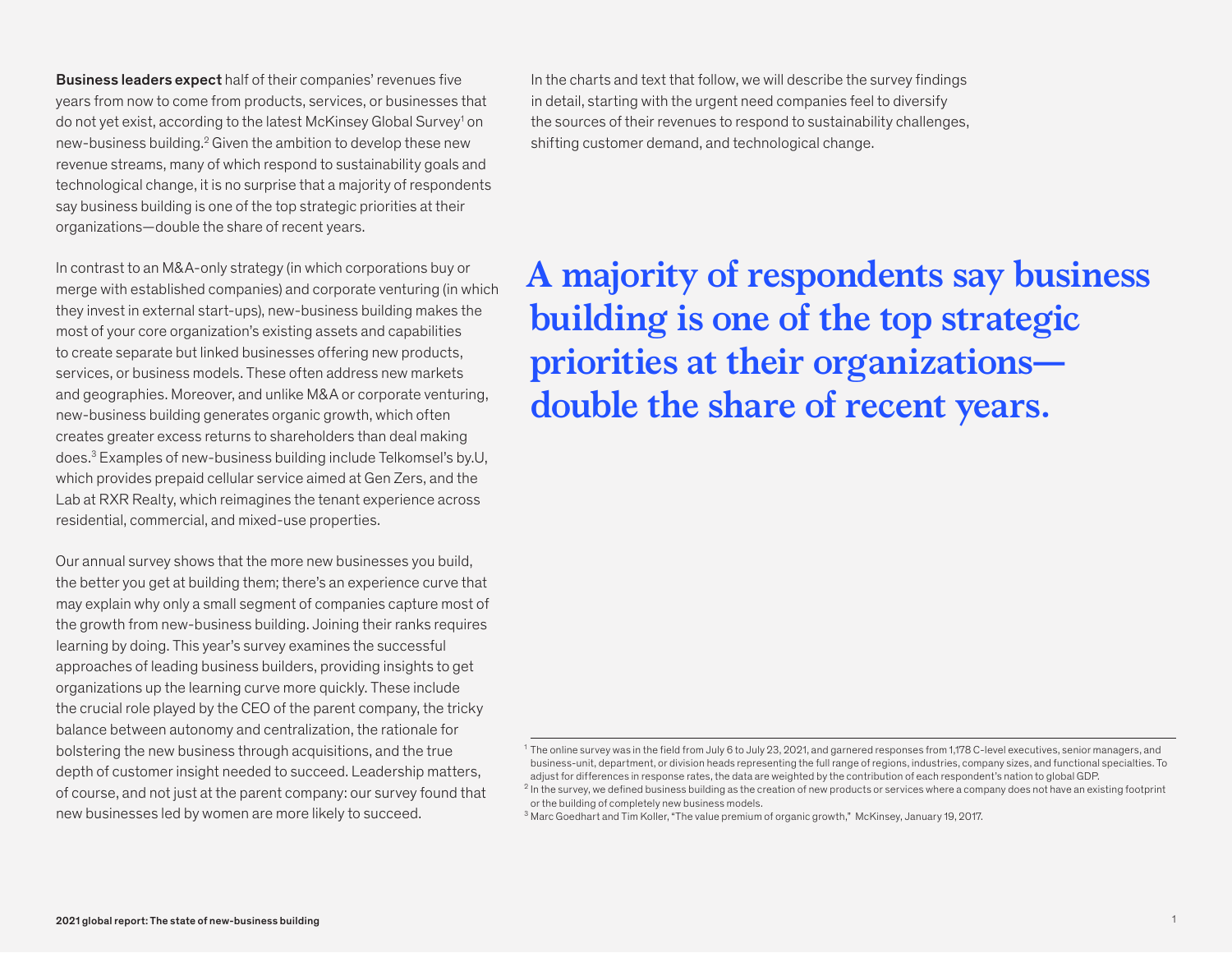## **Why building new businesses is becoming more urgent**

*New urgency.* Companies are more likely now than in previous years to concentrate on building new businesses. More than onefifth of surveyed business leaders name building new businesses as their companies' top strategic priority, and 55 percent consider it a top three priority—nearly double the share who said it was such a high priority for their companies between 2018 and 2020. CEOs are now twice as likely to say it's the top priority than they were in previous years.<sup>4</sup> This new urgency is a global phenomenon: a majority of leaders in every region say the topic is a top three priority.

The share of executives viewing business building as a top three priority **The share of executives viewing business building as a top three priority**  has nearly doubled in recent years. **has nearly doubled in recent years.**



1 Figures may not sum to 100%, because of rounding.



<sup>4</sup> Twenty-four percent of surveyed CEOs say that new-business building is the top strategic priority at their organizations.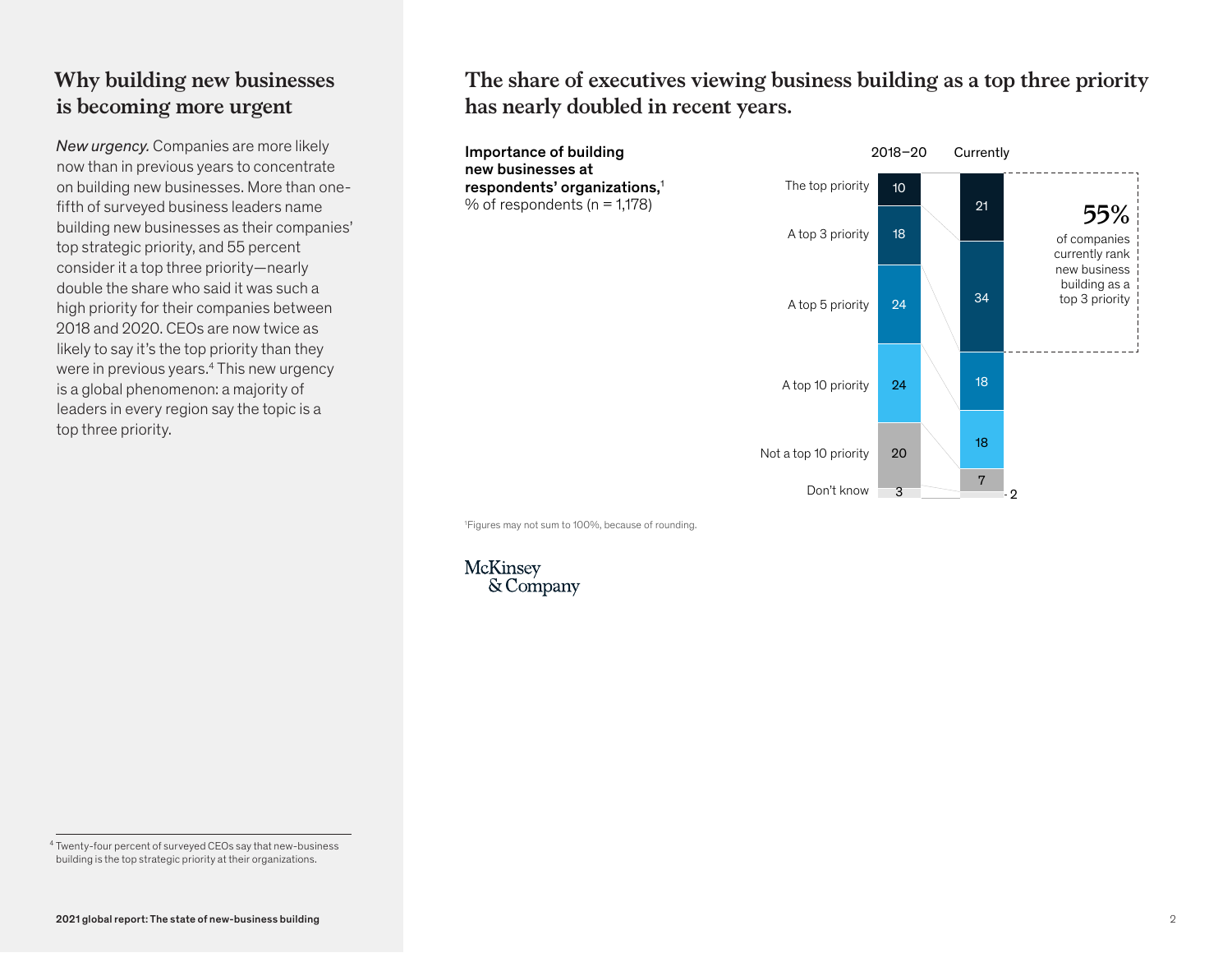*New revenues.* The urgency for building new businesses directly reflects survey respondents' belief that today's products and services will be insufficient for addressing disruptions and meeting a sustainable future. More than 80 percent of respondents say new-business building will help them respond to disruption and shifts in demand, while 62 percent of respondents are prioritizing new-business building to generate one or more new revenue streams. Respondents foresee that five years from now, half of their revenues will come from new products, services, and business models. Some of these new revenues may be driven by large-scale efforts to address sustainability issues, but the rapid pace of technological progress is surely another factor. No matter the reason, respondents across industries consider new-business building critical to companies' financial health: 24 percent say it will be their companies' primary source of new revenue growth.

### Executives are looking to bring in half of their companies' revenues from products, services, or businesses by the year 2026. **new products, services, or businesses by the year 2026.**

Share of company revenues that will come from new products, services, or businesses, 5 years from now, average,  $1\%$ Share of respondents who say their companies are prioritizing new-business building to generate new revenue streams.  $2\%$ 

Share of respondents who say new-business building will be their companies' top source of revenue growth, next 5 years,  $3\%$ 



1 Respondents were asked, "To achieve your organization's enterprise-wide revenue ambitions for 5 years from now, what share of that revenue do you expect will come from its current products and/or services (including upgrades and new versions)?"; n = 1,178. 2 Question was asked only of respondents who said new-business building is at least a top 10 strategic priority for their companies; n = 1,069.  $n = 1,178.$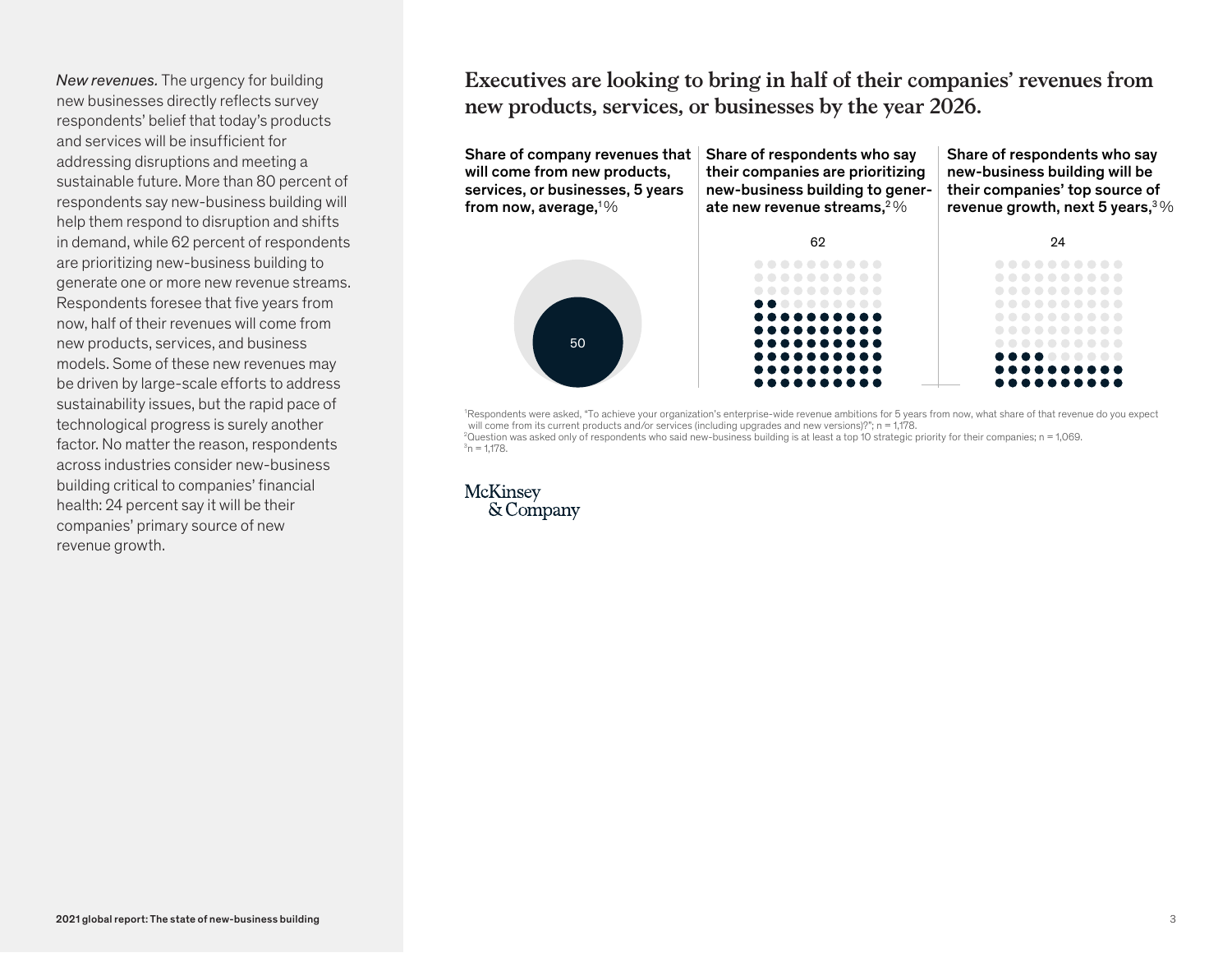*The sustainability imperative.* Sustainability plays a significant role in new-business building: more than nine in ten respondents say they'll build new businesses at least in part to meet demand for sustainable products and services. Additionally, 42 percent expect to put sustainability at the center of their new businesses' value proposition. But the survey also suggests it's early days for companies looking to address their sustainability goals: nearly 80 percent of respondents say their new businesses don't track sustainability targets relating to carbon footprint or other environmental impacts.

#### Many respondents say new businesses will address sustainability, yet few **Many respondents say new businesses will address sustainability, yet few**  businesses track sustainability metrics. **businesses track sustainability metrics.**

#### Sustainability in new businesses, % of respondents

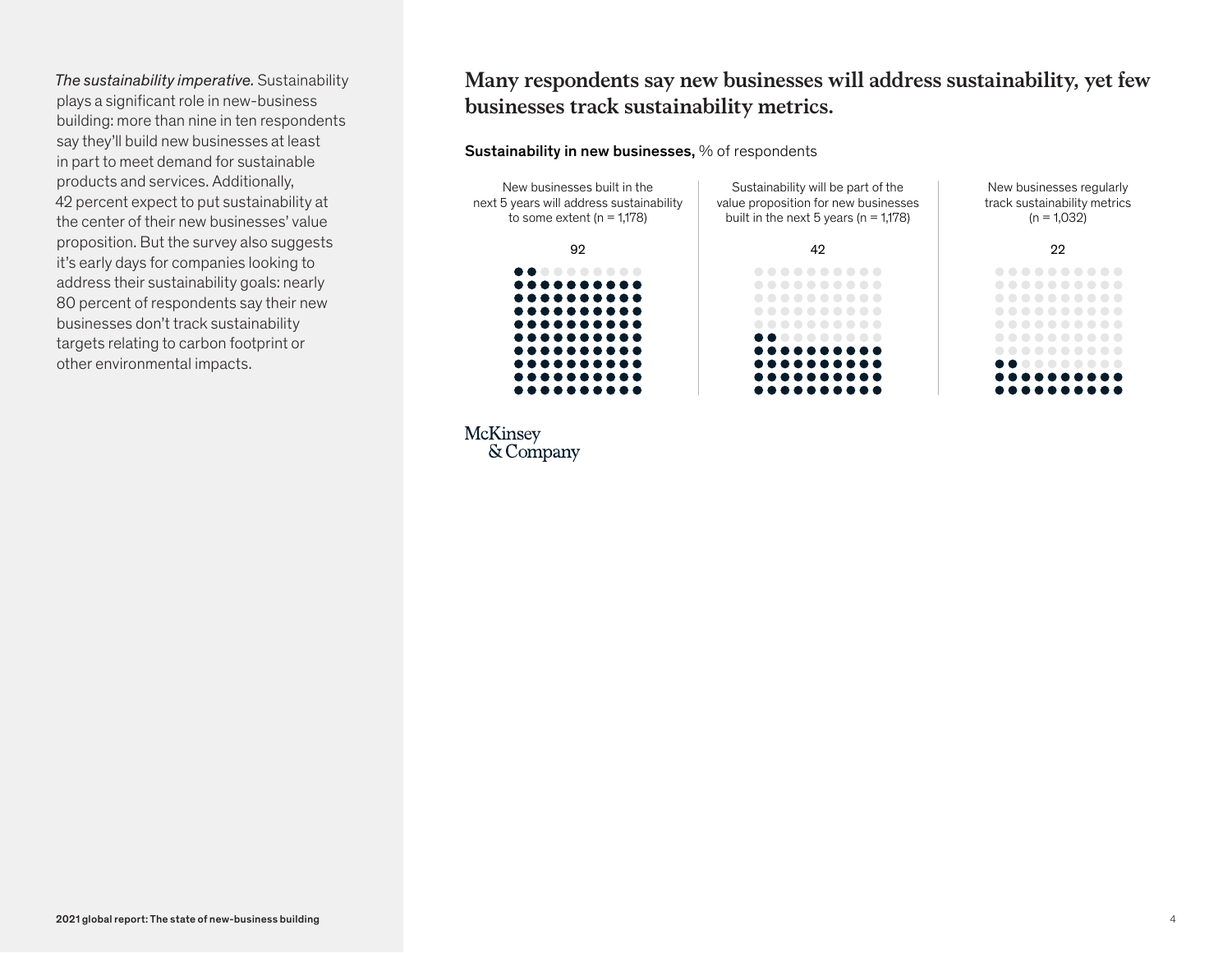*New-business building is difficult.* It may surprise few observers to hear that new businesses often fail to scale. Four or more years after launch, at least 80 percent of all new businesses haven't scaled beyond \$50 million in annual revenue, according to respondents. More than half of new businesses have fallen short of \$1 million in annual revenue—or have been shut down entirely.

Less than one in five new businesses achieves annual revenues beyond \$50 million. **\$50 million.**



1 Respondents answered about new businesses that their organizations launched between 2011 and 2017; n = 1,041.

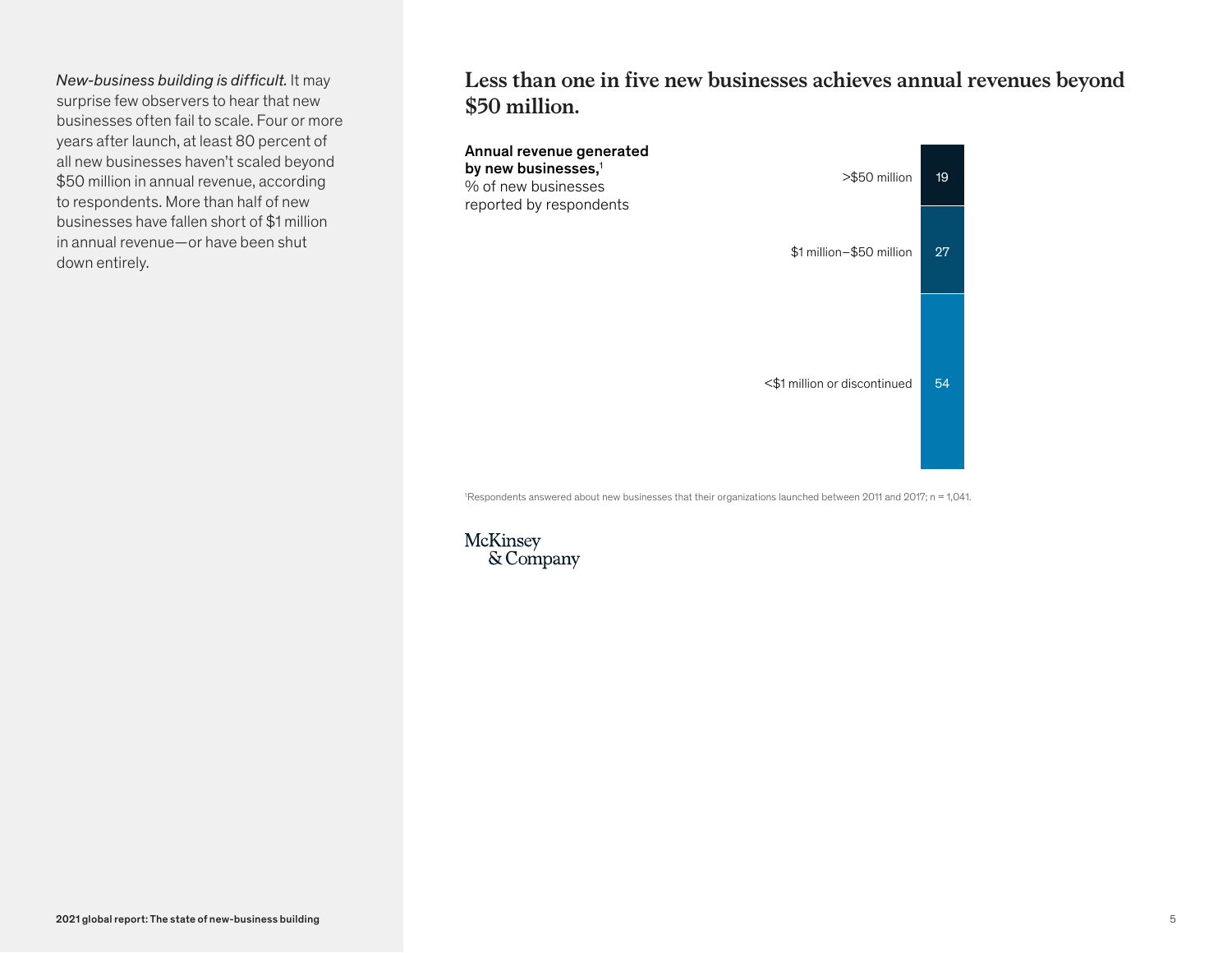## **How to build successful new businesses**

*The role of the CEO.* The CEOs of core organizations have an active role to play to ensure new businesses' success. We identified four specific actions that, according to respondents, CEOs of companies that successfully built a new business are much more likely to take than the leaders of organizations with underperforming businesses.<sup>5</sup> These CEOs ring-fence investment in the new businesses and are willing to invest in growth, even at the expense of nearterm profitability. They also set realistic expectations with both internal and external stakeholders on the businesses' investment needs and time to profitability, and they voice support publicly for the new businesses. The survey found that when CEOs took all four of these actions, their new businesses were 1.9 times more likely to be successful than the new businesses overseen by other CEOs.

## Successful CEOs take four key actions to support their companies' **Successful CEOs take four key actions to support their companies'**  new-business building. **new-business building.**

#### Actions taken by core organization's CEO,<sup>1</sup>% of respondents



1 Out of 11 actions tested. Respondents answered about the new business with which they were most familiar.

2 Respondents who described the new business as "signicantly exceeding the core organization's expectations for scale or growth"; n = 161. 3 Respondents who described the new business as "performing below expectations for scale or growth" or "discontinued"; n = 276.

<sup>5</sup> A successful new business is one that, according to respondents, significantly exceeds the core business's expectations for scale or growth. A business that underperforms is one that, according to respondents, does not meet the core business's expectations or has been discontinued.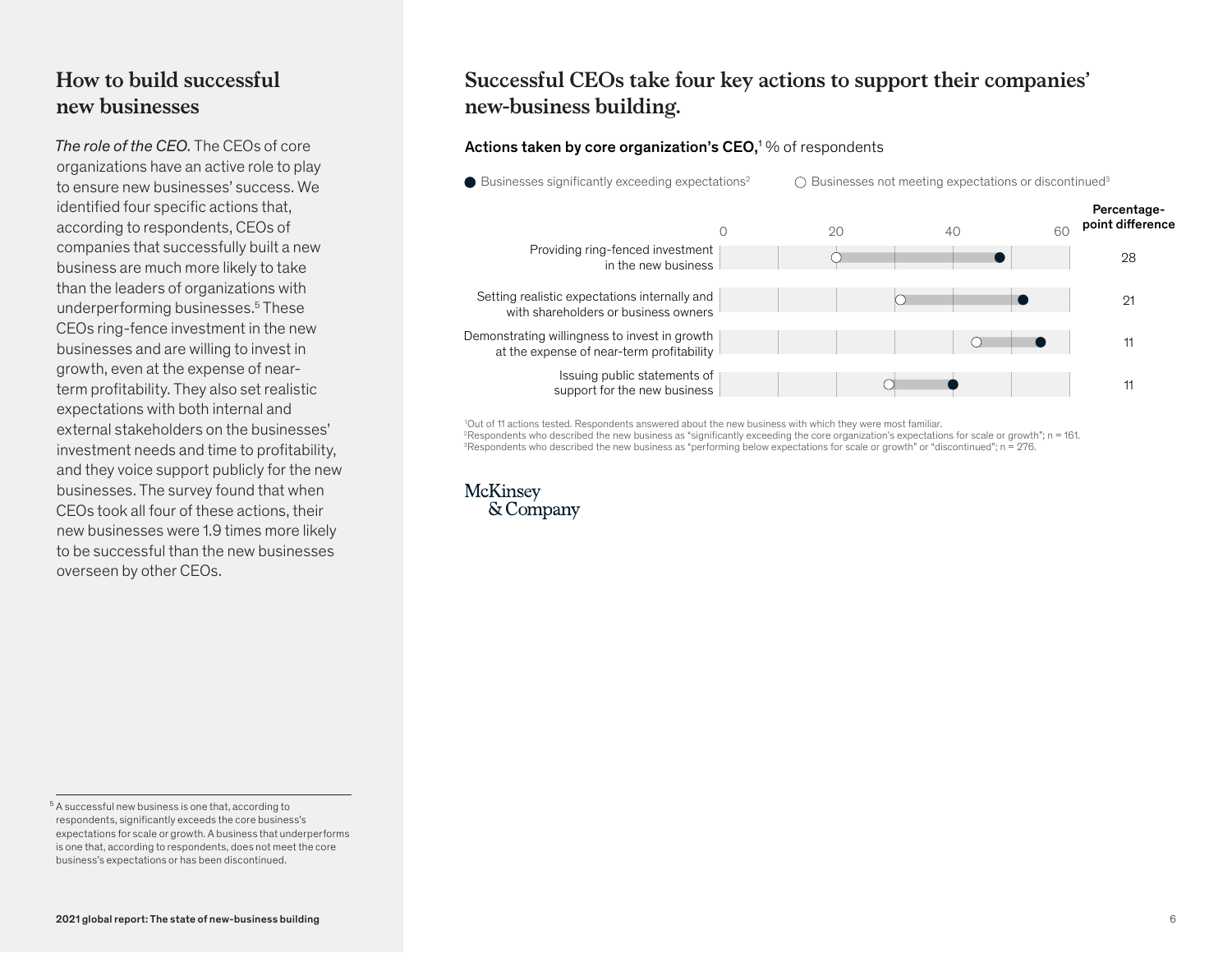*The right amount of autonomy.* The survey suggests that successful business builders grant their new businesses considerable autonomy in core IT, marketing, and data and analytics. In these areas, the core organization's tech stack or operational processes may often be too cumbersome for swift-moving new-business building. Successful business builders are also more likely to keep the HR function separate from the core business, which can help new businesses compete with start-ups for talent. Despite these degrees of autonomy, successful business builders are careful to keep their new businesses strategically aligned.

Successful business builders give new businesses autonomy in IT, marketing, **Successful business builders give new businesses autonomy in IT, marketing,**  and data and analytics, while keeping them strategically aligned. **and data and analytics, while keeping them strategically aligned.**

#### Function is fully separate from, or has touchpoints with, the core organization,<sup>1</sup> % of respondents

 $\bullet$  Businesses significantly exceeding expectations<sup>2</sup>  $\bigcirc$  Businesses not meeting expectations or discontinued<sup>3</sup>



1 Respondents who describe the relationship between the functions at the new business and those of the core as "part of the core," or "extension of the core (eg, run from the same team, with some differences)," or who said "not applicable" or "don't know" are not shown.

<sup>2</sup>Respondents who described the new business with which they were most familiar as "significantly exceeding the core organization's expectations for scale or growth":  $n = 161$ .

<sup>3</sup>Respondents who described the new business with which they were most familiar as "performing below expectations for scale or growth" or "discontinued";  $n = 276$ .

4 Including development.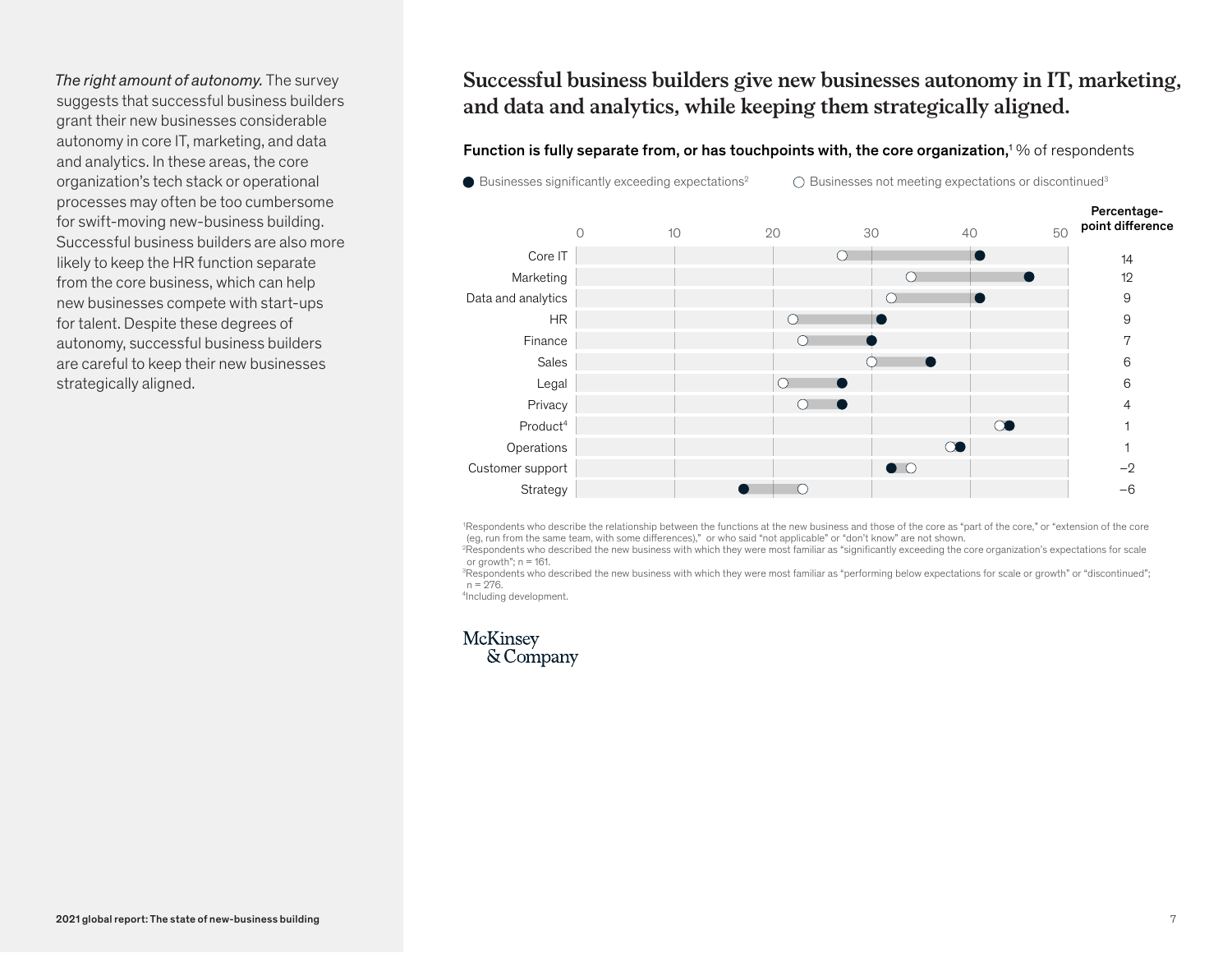#### *Acquisitions can accelerate success.*

Successful business builders report making a small number of focused acquisitions early in the scaling of their new businesses. New businesses that made two acquisitions early in the scaling process are 25 percent more likely to significantly exceed expectations than those that either made no acquisitions or that made three or more of them. That means looking at acquisition targets in the first few months of building a new business but choosing them wisely. Some types of acquisitions deliver value immediately upon acquisition and thus help a business scale more quickly, rather than requiring precious time and effort to unlock value.

#### Successful business builders are more likely than others to invest **Successful business builders are more likely than others to invest in**  acquisitions that deliver immediate value.



*Assets whose value is unlocked upon successful integration*

*Quanti able assets unlocked upon acquisition, such as expanded margins, knowledge, licenses, or geographic markets*

'Respondents answered about the new business with which they were most familiar. Successful builders are those that, according to respondents, built a new<br>business that is "significantly exceeding expectations for scale or business that is "performing below expectations" or has been "discontinued"; n = 276.

<sup>2</sup>Acquisition of a platform is defined as "acquisition of an entity that operates in the space where the new business is planned and can act as the platform from which to build that new business."

<sup>3</sup>Acquihire is defined as "acquisition of an organization to bring in senior talent, such as CEOs and other C-level roles."

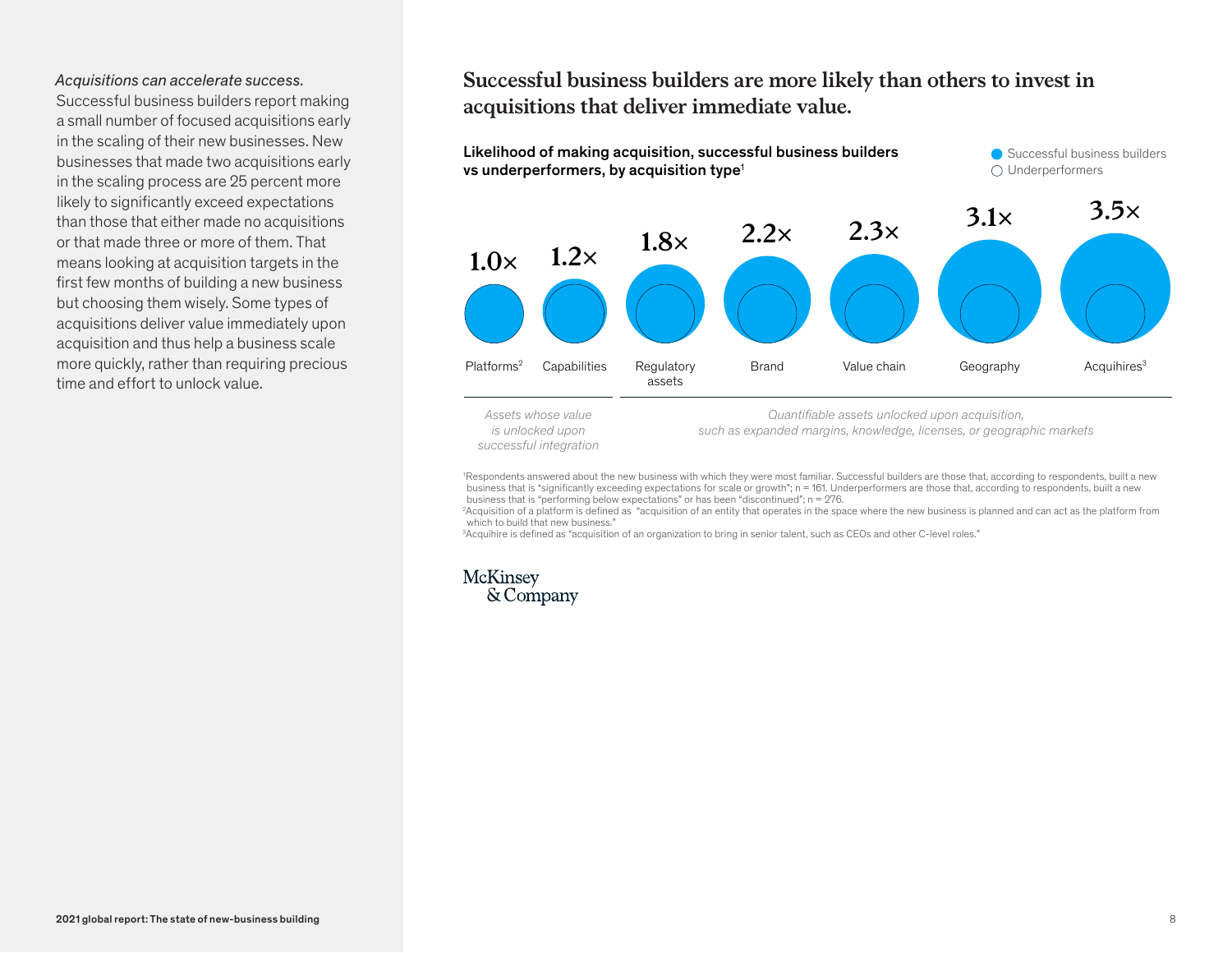*Deeper customer insights.* The survey suggests that developing a deep understanding of customers, during both concept generation and scaling, also helps new businesses succeed. While half of all respondents say their companies measured customer engagement (such as the number of customers and product-usage metrics) through early scaling, successful business builders also use more holistic customerrelated metrics—such as customer surveys, feedback panels, diary studies, and ethnographic field studies—relating to customers' experiences throughout their decision journey. Furthermore, when asked what they wished they had known before their organizations built their new businesses, respondents most often wished they'd had a better understanding of their customers' needs, expectations, and pain points.

Successful business builders track the customer experience holistically, **Successful business builders track the customer experience holistically,**  rather than focusing on customer-usage metrics. **rather than focusing on customer-usage metrics.**



1 Respondents answered about the new business with which they were most familiar.

2 Respondents who described the new business as "signicantly exceeding the core organization's expectations for scale or growth"; n = 161. 3 Respondents who described the new business as "performing below expectations for scale or growth" or "discontinued"; n = 276.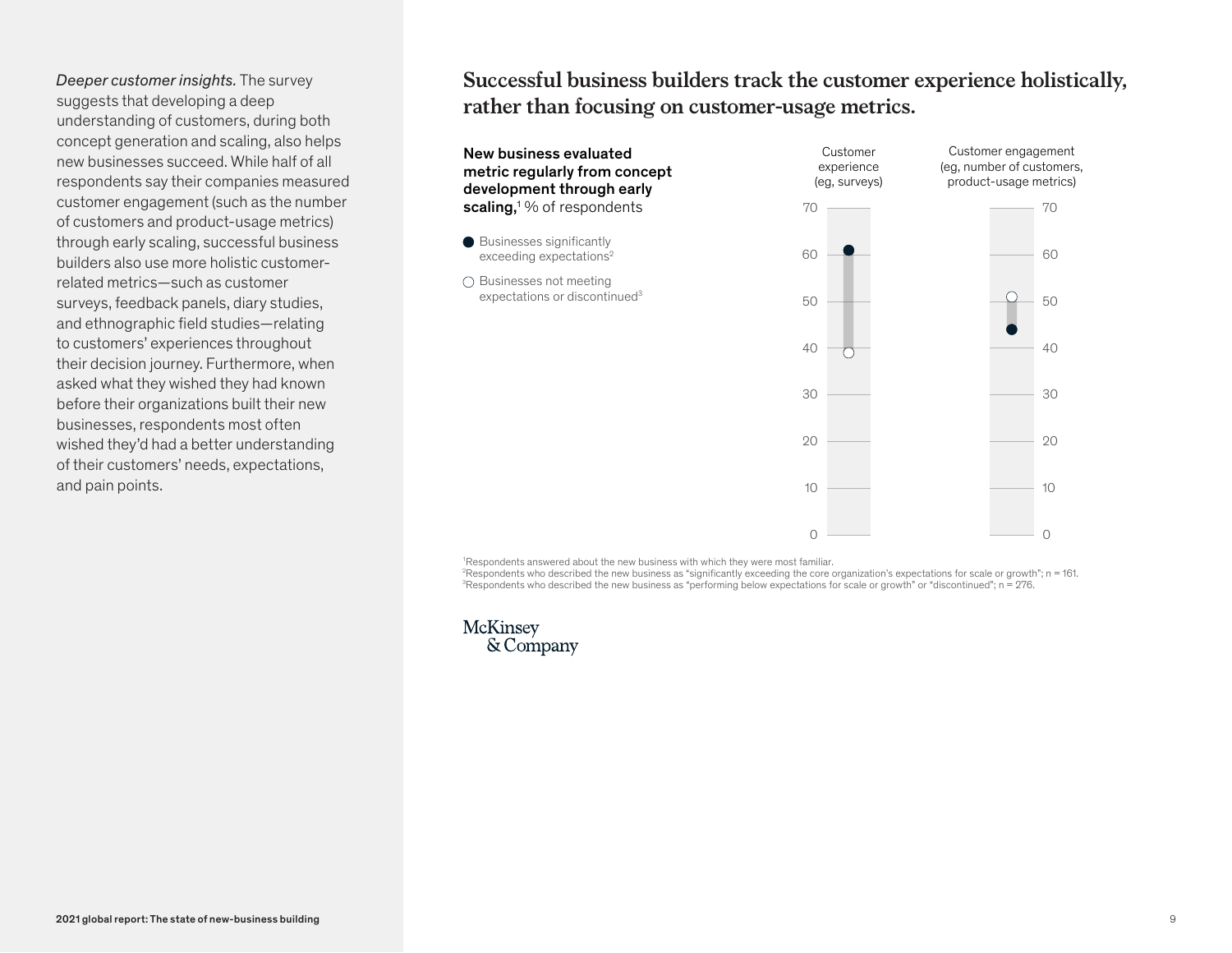*Diverse leadership.* The survey also found that women-led businesses are 12 percent more likely to meet or exceed expectations for growth, yet just 14 percent of respondents say the new business they are most familiar with was led by a woman in its early stages. Without representation at the board level, new businesses might miss the benefits of diverse leadership. The survey shows that new businesses that have diverse boards—either with gender or racial and ethnic diversity—are more likely to be led by a woman.

New businesses led by women are more likely to succeed, and diverse boards **New businesses led by women are more likely to succeed, and diverse boards**  are more likely to select women to lead new businesses. **are more likely to select women to lead new businesses.**



1 Respondents answered about the new business with which they were most familiar. Figures were recalculated after removing respondents who said "don't know." For respondents reporting that the head of the new business identies as a woman, n = 132; for respondents who say the leader does not identify as a woman,  $n = 901$ .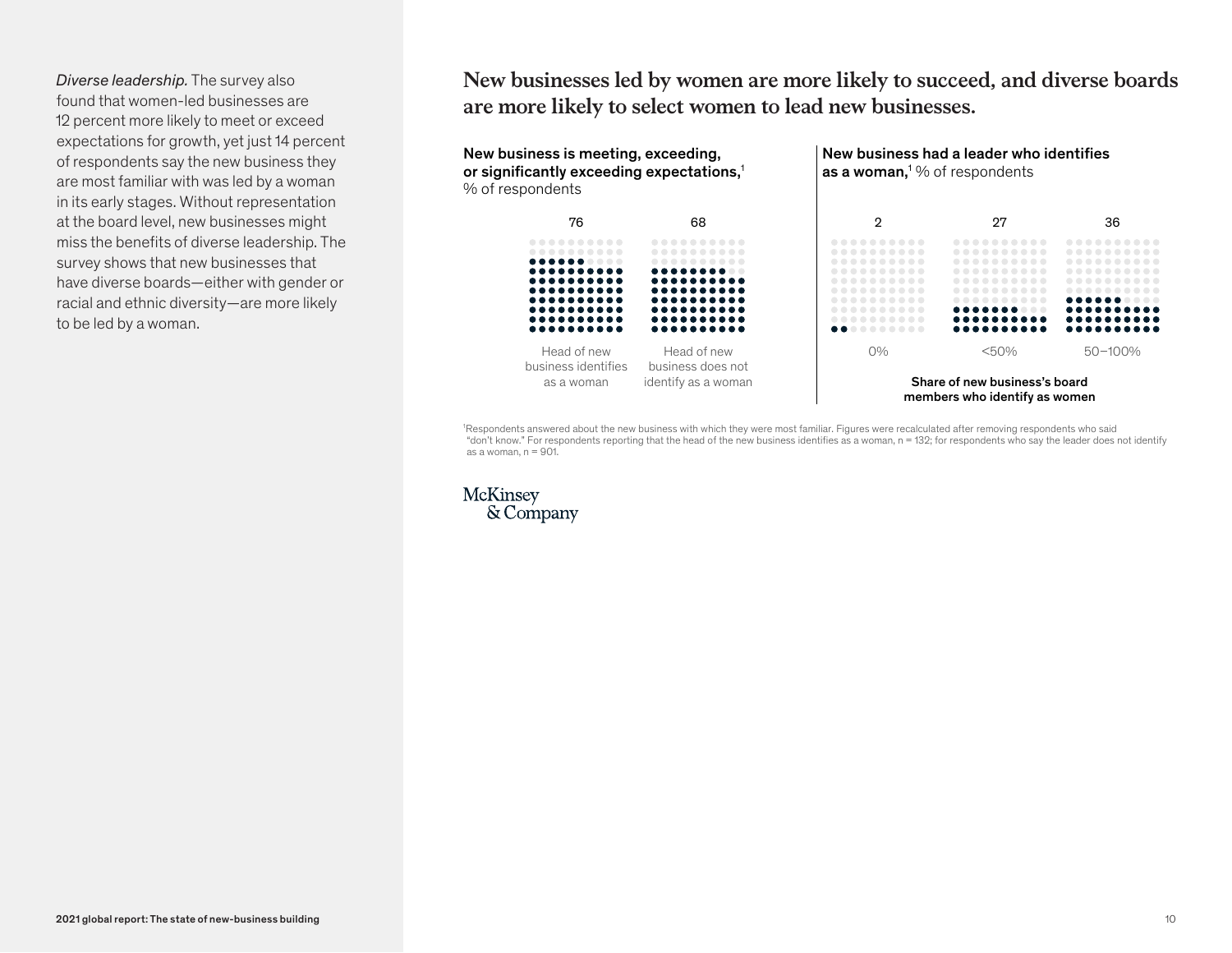Today's companies are looking to bring in 50 percent of their revenues from new products, services, or businesses by the year 2026. New-business building is a crucial way to get there. While it's true that the more new businesses you build, the better you get at building them, it's also true that less-experienced business builders can improve their odds by learning from the leaders. As our new survey shows, sustainable growth through new-business building requires close attention to the role of the parent company's CEO, to the rationale for making acquisitions, to the depth of your customer understanding, and to the diversity of your leadership.

**Companies are looking to bring in 50 percent of their revenues from new products, services, or businesses by the year 2026. New-business building is a crucial way to get there.**